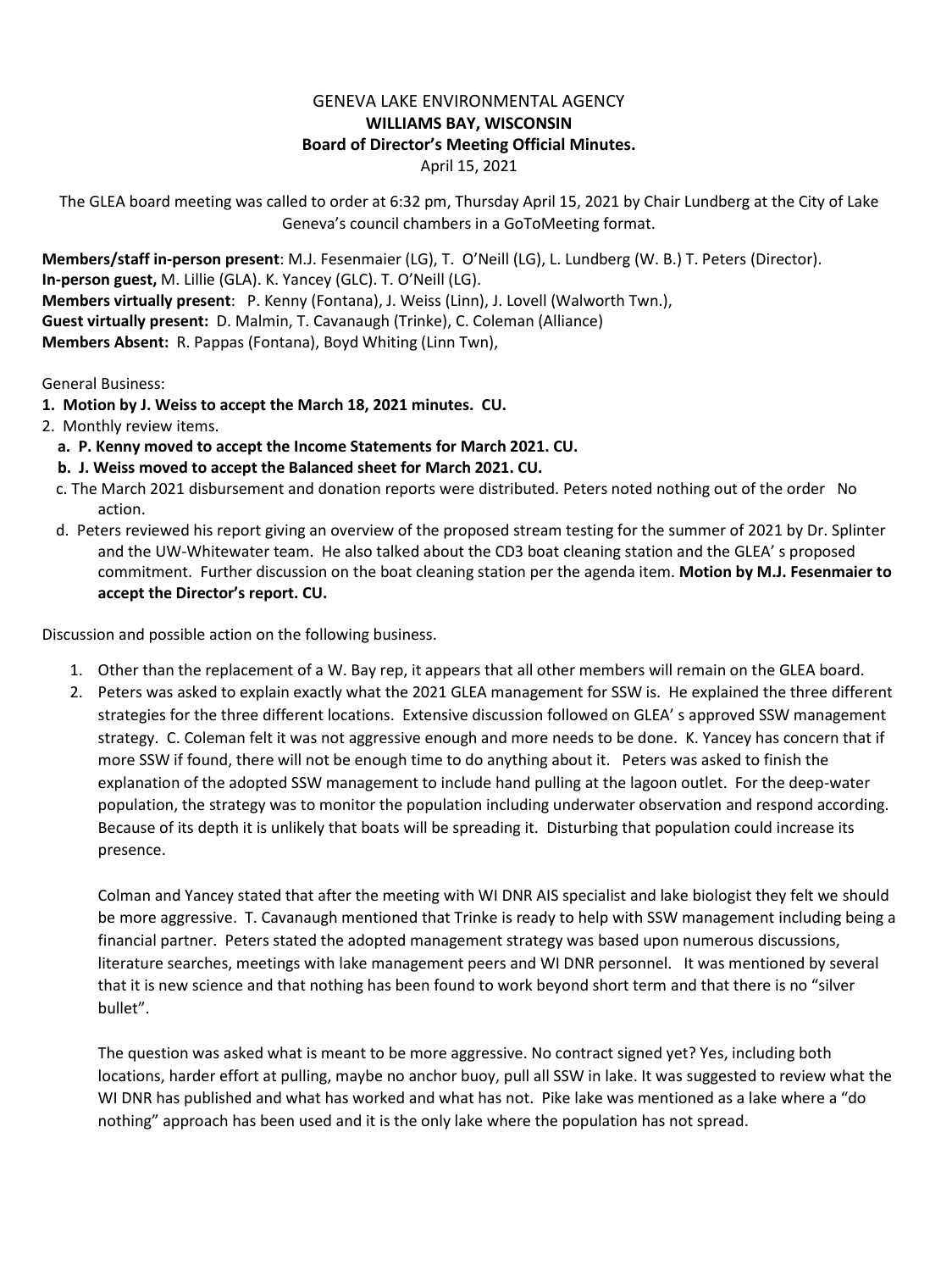Conversation moved to addressing Trinke lagoon and dredging. Discussion followed on the past attempt to dredge the lagoon (2019) and why it did not get done. It was said that although expensive, it could be financed locally as there are many who would contribute to protect the lake including the communities. It was mentioned that Geneva Lake has invasive species and that generally they have come to an equilibrium with the lake system because the lake is a healthy lake and has dealt with these invasive without drastic impacts to the lake system. It was mentioned that Trinke is dredged about once every 20 years, and chemically treated annually for navigation. It was mentioned that dredging would not happen till fall due to the amount of time needed to put the project together.

The concern with Trinke lagoon is that it will serve as a nursery for the propagation and spread of SSW throughout Geneva Lake. It will be an expensive operation but when considering the value of the lake and the property around the lake it would be worth the expense Consensus was to dredge the whole lagoon if SSW is found within the whole lagoon. The process of putting together this dredging project should start immediately**.** Dredging will be expensive but what is the value of the lake? **M. J. Fesenmaier/P. Kenny moved that we contract for the dredging of Trinke Lagoon ASAP. 4 yeas , J. Lovell abstained.** 

Peters asked if there were any other areas of the SSW management strategy that needed to be discussed and amended. It was asked if hand pulling needed to be changed. Peters stated he believes that each hand pulling permit is site specific, and any additional SSW found would require a permit to hand pull or implement any active management. It might be a good message to mention that the GLEA has elevated its attention to SSW management **P. Kenny/M.J. Fesenmaier motion that if there is a significant increase in the amount of SSW, the GLEA should have a back-up hand pull permits available to pull other places and times due to significant increases of SSW. CU.**

Item 3 and 4 on the CD3 boat cleaning station's O & M and the GLEA role were addressed together. The packet info on the CD3 boat cleaning station including locations schedules, maintenance and general info was discussed. J. Weiss suggested that eventually the owner, and party responsible for O & M should be the same to minimize future conflicts. Peters reviewed his conversation with a Hennepin CO MN that oversee seven CD3 and owns two. Generally, he has had good luck with them and supports their use Peters explained that while the unit is in transit, the party moving it would carry the liability. It was also mentioned that it is anticipated that the community receiving the unit will move it. Cleaning of unit would be conducted by a septic hauler as part of O&M. Location for storage was discussed with the City of LG street Dept. garage being considered. It was asked how long it takes to clean a boat. **M.J. Fesenmaier moved that the GLEA commit to the unit's O & M for 2021 and approve the maintenance schedule. CU.** 

- **3.** Peters introduced Matt Messer who was attending virtually. Matt gave a brief overview of his background. **Motion by J. Weiss to hire Matt Messer for the summer of 2021. CU**
- 4. Peters gave an overview of the Clean Boats Clean Waters staff search. He indicated that he would run the program on hours and not necessarily number of staff.
- 5. The ad-hoc committee on the future of the GLEA met and discussed broadening our partners and responsibilities. Next meeting will be 6:30 pm May 22, 2021 at LG in the GoToMeeting format. He asked for agenda contents from the members to post the agenda.
- 6. Peters mentioned that the state has a PO4 fertilizer use ordinance. It was suggested to list the communities' contents of the ordinance on the GLEA web site.
- 7. A discussion on the proposed zoning standard changes for Lake Geneva's ES-1 district will result in an increase in impervious areas on lots close to the lake. Peters will attend the meeting on Monday May 19 and express that concern.
- 8. A passive management structure, proposed by our BFCW Study engineers, to address the TP and iron issues in the Big Foot Creek watershed was discussed.